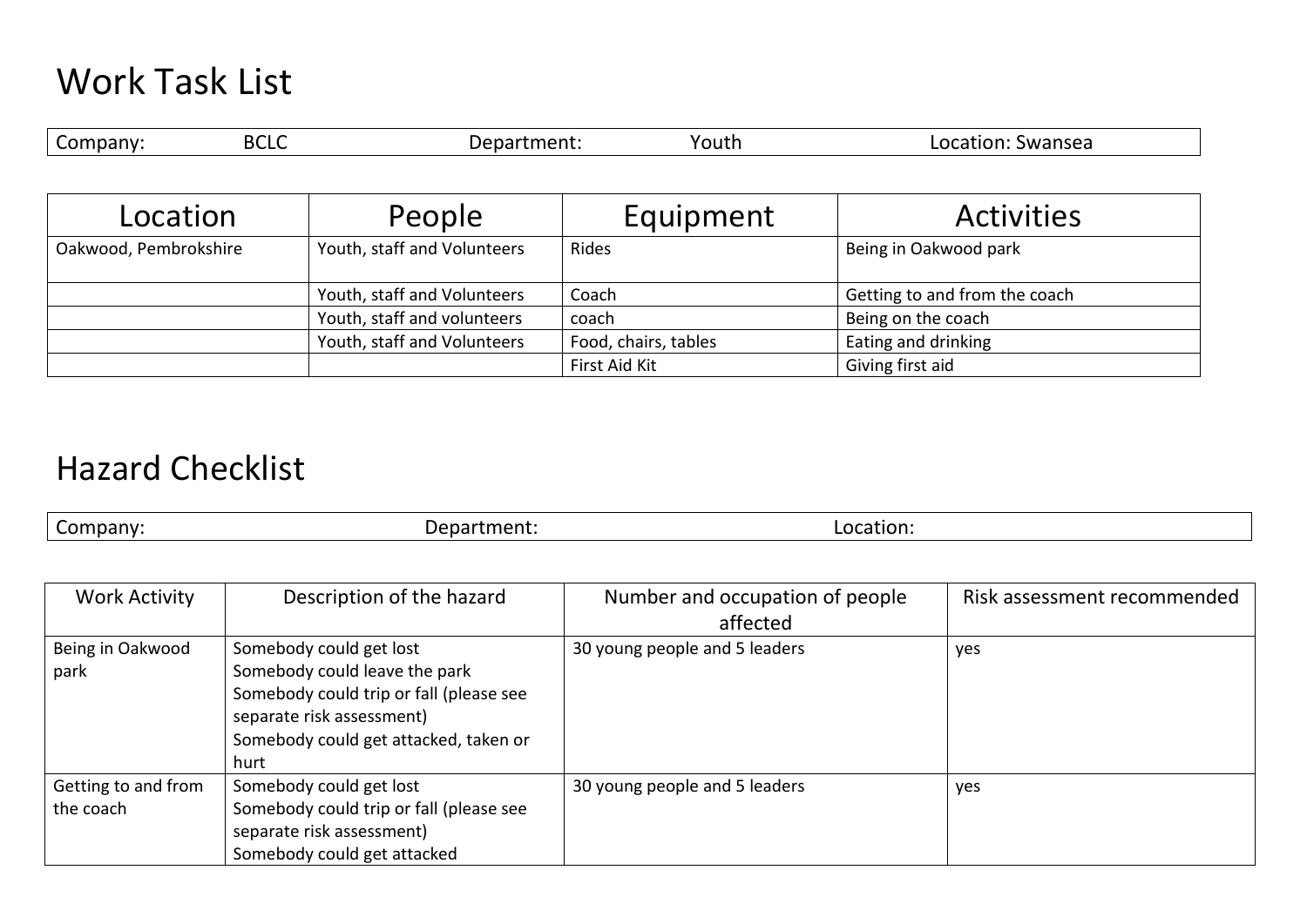| Being on the coach  | Somebody could slip, trip or fall        | 30 young people and 5 leaders | yes |
|---------------------|------------------------------------------|-------------------------------|-----|
| Eating and drinking | Somebody could trip or fall (please see  | 30 young people and 5 leaders | yes |
|                     | separate risk assessment)                |                               |     |
|                     | Somebody could choke on their food       |                               |     |
|                     | Somebody could have an allergic reaction |                               |     |
|                     | to their food                            |                               |     |

## Risk assessment form

|  | -<br>.omnany | וםנ | ration.<br>-oc |
|--|--------------|-----|----------------|
|--|--------------|-----|----------------|

| Work activity       | Hazard, hazardous            | People affected   | Assessment of risk  |                      |            | Are risk controls                      |
|---------------------|------------------------------|-------------------|---------------------|----------------------|------------|----------------------------------------|
|                     | event and expected           |                   | Likelihood<br>level | Consequence<br>level | Risk level | required?                              |
|                     | consequence                  |                   |                     |                      |            |                                        |
| Being in Oakwood    | Somebody could get lost and  | Occupation        | $\overline{2}$      | $\overline{2}$       | 4          | Rob Mc's mobile number will be given   |
|                     | not know where to go to find | 30 young people 5 |                     |                      |            | to group members in case they get      |
|                     | us                           | <b>leaders</b>    |                     |                      |            | lost. All will be shown where the      |
|                     |                              | Number            |                     |                      |            | reception is which will be the meeting |
|                     |                              |                   |                     |                      |            | point for anyone who gets lost.        |
|                     | Somebody could leave the     | 30 young people 5 | $\mathbf{1}$        | 5                    |            | Youth will be instructed not to leave  |
|                     | park and get attacked        | leaders           |                     |                      |            | the park under any circumstances.      |
|                     | Somebody could get attacked  | 30 young people 5 | $\mathbf{1}$        | 5                    | 5          | The youth will be in groups of no      |
|                     | / taken and hurt             | <b>leaders</b>    |                     |                      |            | more than 6 and under 12s will have a  |
|                     |                              |                   |                     |                      |            | leader with their group. 13+ will be   |
|                     |                              |                   |                     |                      |            | advised not to go off by themselves    |
|                     |                              |                   |                     |                      |            | but stay in their group.               |
| Getting to and from | Someone could get knocked    | 30 young people 5 | $\mathbf{1}$        | 5                    | 5          | The group will move around in their    |
| the coach           | down or lost and become      | leaders           |                     |                      |            | smaller groups and be given a safety   |
|                     | injured                      |                   |                     |                      |            | briefing before coach goes anywhere.   |
|                     |                              |                   |                     |                      |            | As it is the start meeting piont       |